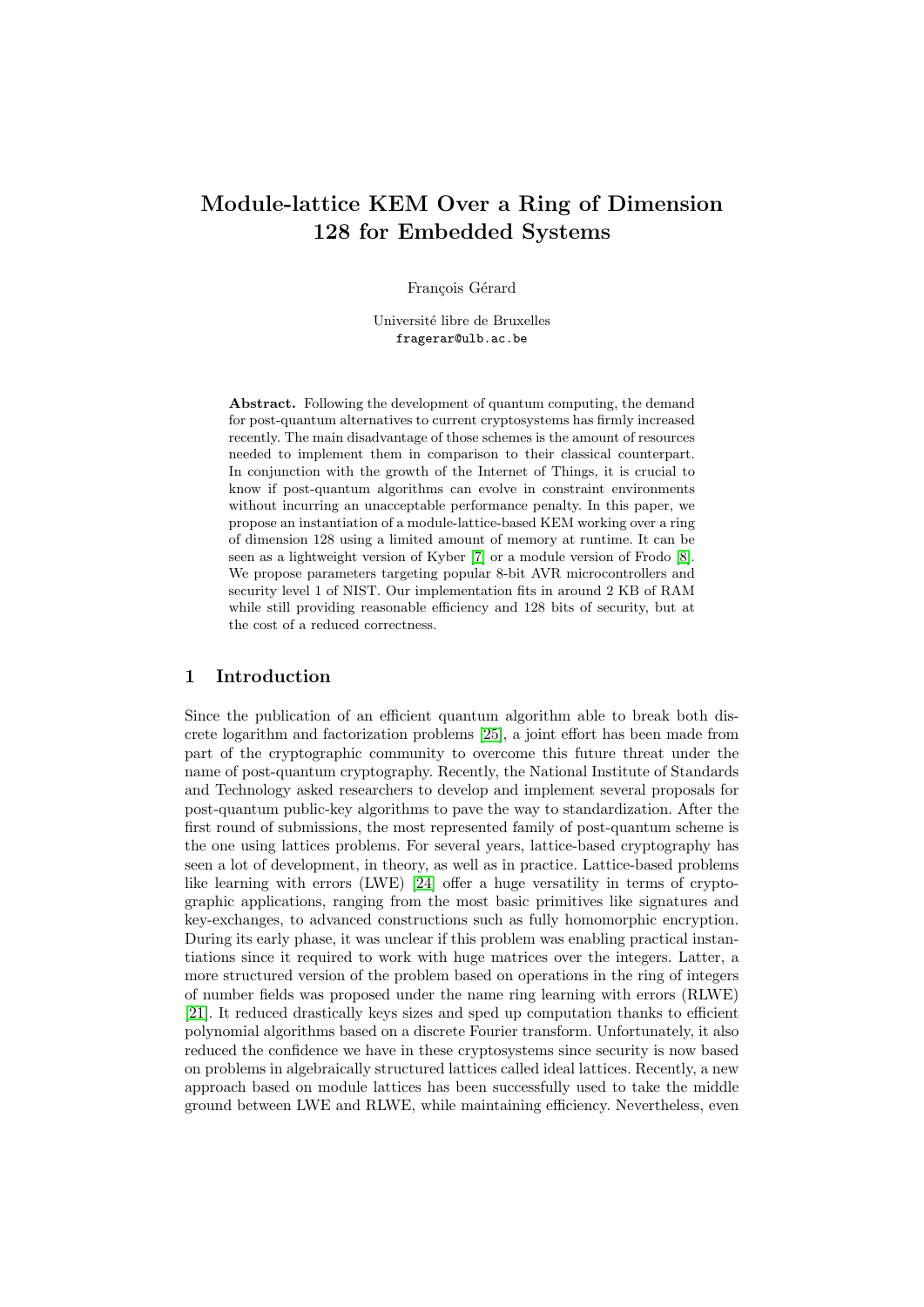if proposals to the NIST competition were packaged with optimized software, the primitives and parameters choices stayed generic and were targeting modern personal computers with common architecture such as x86 CPUs. In the real world, cryptography is also used to secure devices found in the myriad of embedded systems appearing with the internet of things (IoT). Those devices live in a really constraint environment, often with low computing power and very limited storage. While slow primitives can be acceptable if no firm time constraints have to be met or if cryptography is only a marginal part of the whole system, the lack of memory space to run those primitive is a real issue in practice and is not fixable without modifying the hardware. Let us, for example, take  $NewHope[3]$  $NewHope[3]$  [\[2\]](#page-13-3), it is defined as a Diffie-Hellman like key exchange over the ring  $\mathbb{Z}_{12289}[X]/\langle X^{1024} + 1 \rangle$  which means that, even using an optimal encoding, one ring element takes over 1700 KB of RAM. On small embedded devices such has the ATmega328p, it means that one polynomial already consume the whole memory.  $\frac{1}{1}$  $\frac{1}{1}$  $\frac{1}{1}$  Hence, it is interesting to study what kind of trade-offs can be made in order to bring post-quantum algorithm to the embedded world. Naturally, some sacrifices will be made in security, correctness or efficiency to obtain a lightweight version of those post-quantum primitives but small devices often have a threat model different than a general computer connected to the internet and it is not unusual to lighten cryptographic schemes in this context.

Our work. In this work, we propose an instantiation of a post-quantum key encapsulation mechanism (KEM) based on the hardness of problems on module lattices with parameters tailored for low memory devices. The scheme can be seen as a module version of Frodo or a lightweight, uncompressed, version of Kyber. We provide experimental results obtained with a software implementation on 8-bit AVR microcontrollers showing that it is indeed possible to implement a lattice-based key exchange on very constraint platforms without scarifying too much security. The novelty in comparison to Kyber is the usage of the ring  $\mathbb{Z}_q[X]/\langle X^{128} + 1 \rangle$  offering more versatility in the choice of the parameters and more specifically allowing to set  $q$  to 257 while still benefiting from the discrete Fourier transform for polynomial multiplication. Having a ring of smaller dimension also offers other advantages such as a less algebraically structured problem and limits the amount of coefficients unpacked during the execution of the algorithm. We maintain a classical security level of more than 128 bits and a post-quantum security of around 100 bits with pessimistic analysis. The main drawback is the lowered correctness preventing those parameters to be used in full generality.

Previous work. Lattice-based cryptography implementations on low-power devices has been studied under different angles in the litterature [\[13,](#page-13-4)[4,](#page-13-5)[22,](#page-14-3)[11,](#page-13-6)[6,](#page-13-7)[9\]](#page-13-8). Implementations specifically targeting 8-bit AVR microcontrollers can be found in [\[23,](#page-14-4)[20,](#page-14-5)[19\]](#page-14-6). Since standard LWE is to heavy for embedded systems, they focus on RLWE. Up to our knowledge, the specific case of MLWE has not yet been treated extensively in the literature. The main reason it that it is a pretty new construction and most of the issues are common to RLWE since the bottleneck of computation is arithmetic in polynomial rings.

<span id="page-1-0"></span> $\frac{1}{1}$  Obviously, NewHope was not made to fit specifically on small devices, it offers really high security and was crafted as a general key exchange targeting future standardization.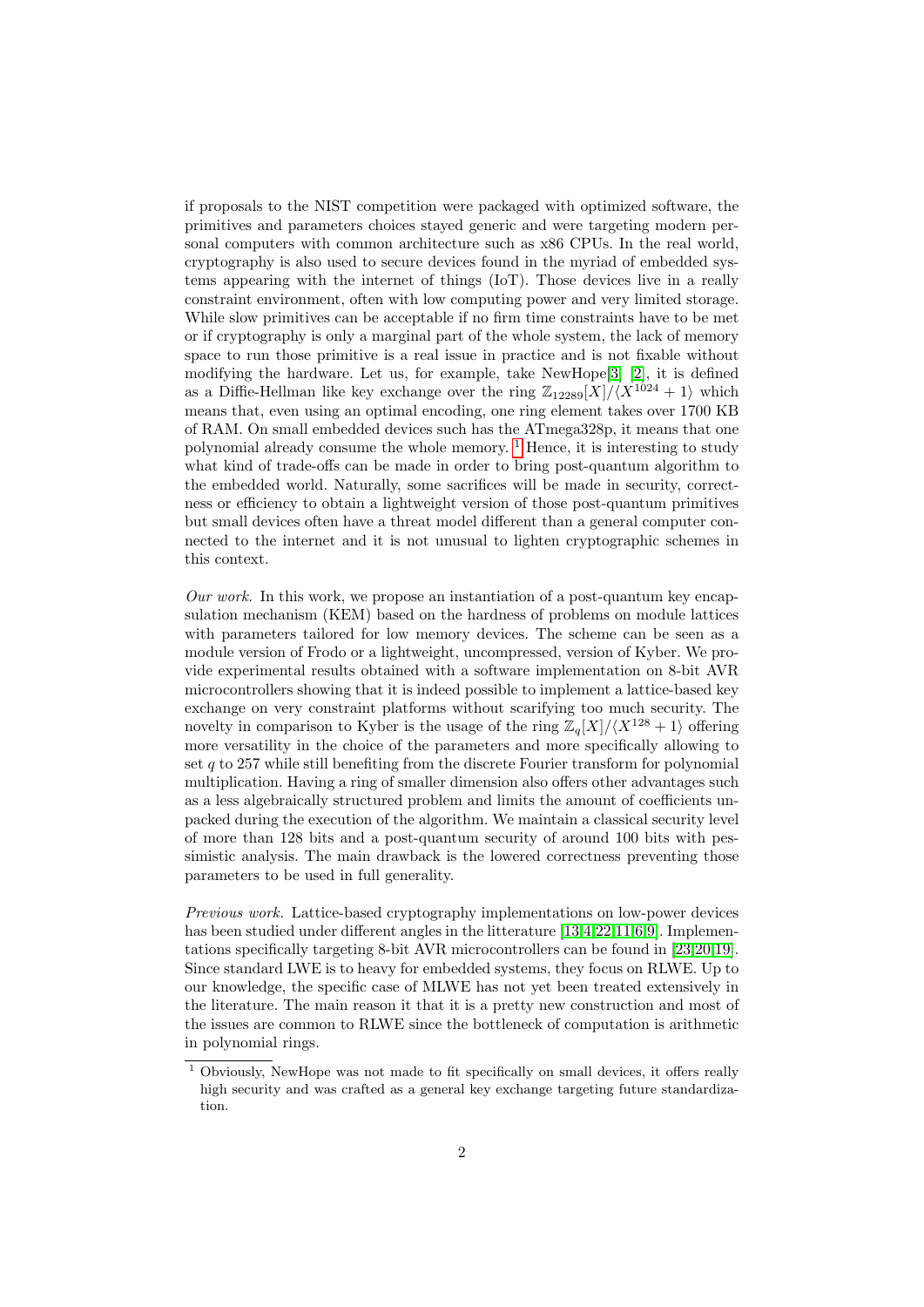Software The software written for this work is placed in the public domain and is available at <https://github.com/fragerar/Module-KEM-128>

# 2 Preliminaries

#### 2.1 Notations

We use  $\mathbb{Z}_q$  to denote the ring of integers modulo q and R for the polynomial ring  $\mathbb{Z}_q[X]/\langle X^n + 1\rangle$ . Elements of R and scalars are represented by lower case letters (e.g.  $p \in \mathcal{R}$ ). For vectors, we use bold lower case letters ( $\mathbf{v} \in \mathcal{R}^k$ ) and for matrices, bold capital letters ( $\mathbf{M} \in \mathcal{R}^{k \times k}$ ). An algorithm alg ran on input x with result put in y is written  $y \leftarrow \text{alg}(x)$  or  $y = \text{alg}(x)$  if it is in an equation. Sometimes we want to explicitly provide a random tape r to alg and write  $y \leftarrow \text{alg}(x; r)$ . The operation of sampling a value v from a distribution  $\chi$  is noted  $v \stackrel{r}{\leftarrow} \chi$ . When a set is provided instead of an explicit distribution, we mean the uniform distribution over this set. Since we work with the Number Theoretic Transform, we may want to explicitly indicate whether a polynomial is in frequency domain. In this case, we use the tilde notation:  $\tilde{v} \leftarrow \text{NTT}(v)$ . For a vector of polynomials **v**, we write  $\|\mathbf{v}\|_{\infty}$ the maximum of the set of the absolute values of the coefficients of all its entries.

#### 2.2 Cryptographic notions

Sharing a key in order to communicate over an insecure channel using symmetric algorithm is one of the most fundamental task of public-key cryptography. This can be achieved using a key encapsulation mechanism (KEM) constructed from a public-key encryption scheme (PKE) semantically secure against chosen plaintext attacks (CPA). The transition from a CPA-secure PKE to a CPA-secure KEM is straightforward, the key is sampled at random and encrypted under the public key of the recipient who retrieve it using his private key. Obtaining a KEM secure against chosen ciphertext attacks (CCA) is more complex and require special transformations such as Fujisaki-Okamoto [\[12\]](#page-13-9). In the following we review basic notions of CPA-PKE and CCA-KEM. All algorithms implicitly take as input the public parameters of the system and the security parameter.

#### Public-key encryption scheme

Definition 1. (PKE). A public-key encryption scheme (PKE) is a tuple (KeyGen, Encrypt, Decrypt) composed of the following algorithms :

- KeyGen(): a randomized algorithm outputing a secret/public key pair  $(sk,pk)$ .
- Encrypt $(pk, m)$ : a randomized algorithm taking as input a public key pk and a message  $m$  and outputing a ciphertext  $ct$
- **Decrypt** $(sk, ct)$ : a deterministic algorithm taking as input a secret key sk and a ciphertext ct and outputing a message m.

Definition 2. (CPA security for PKE) A PKE is said to be CPA-secure if the probability that any polynomial time adversary (modeled as a set of two algorithms  $\{\mathcal{A}, \mathcal{A}'\}$  is negligibly close to  $\frac{1}{2}$ :

– The challenger runs the key generation algorithm and outputs a key pair  $(sk, pk) \leftarrow \text{Keygen}()$ .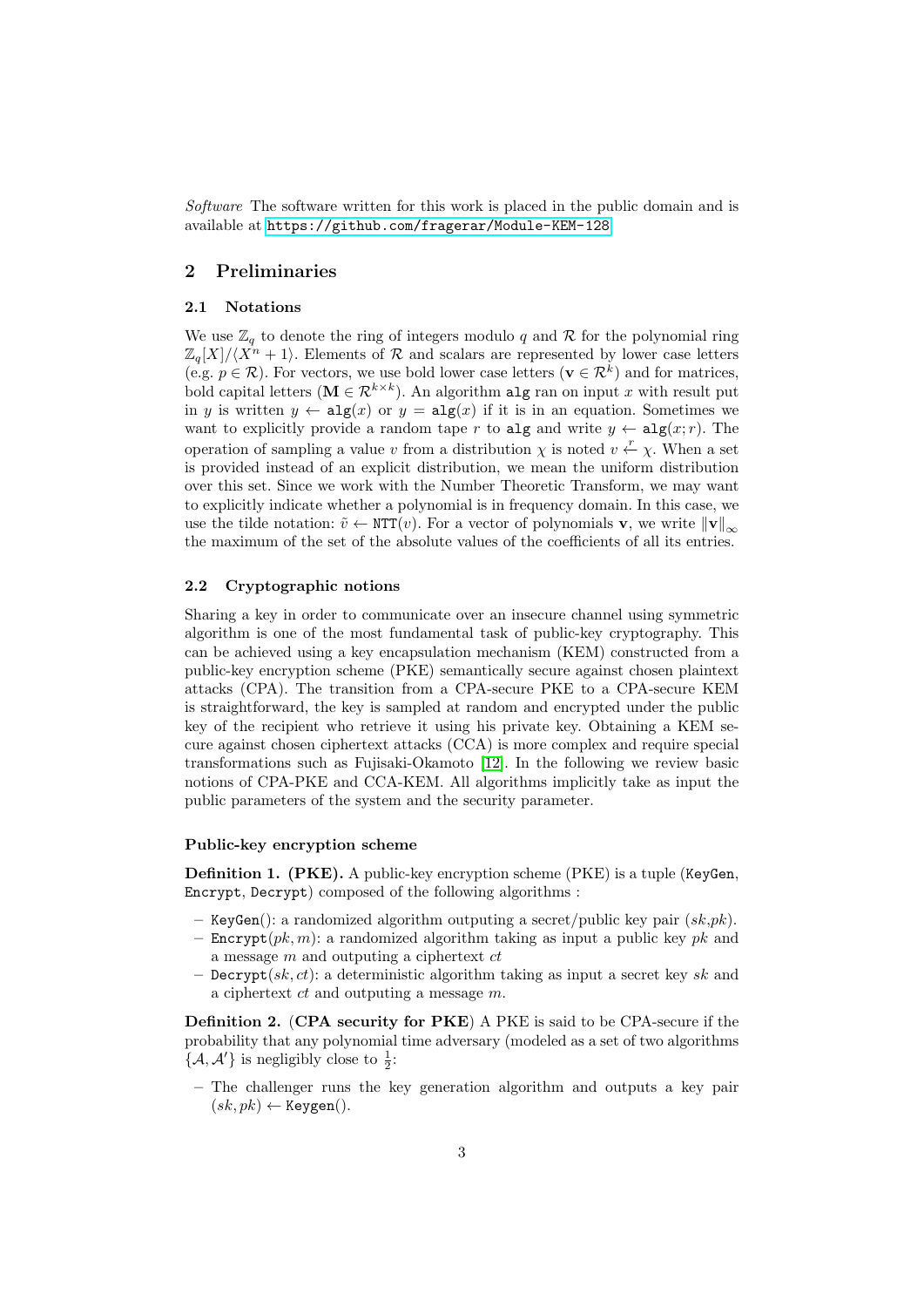- The adversary learns the pk and outputs two messages  $(m_0, m_1) \leftarrow \mathcal{A}(pk)$ .
- The challengers choose a bit b and outputs a ciphertext  $ct \leftarrow$  Encrypt $(pk, m_b)$ .
- The adversary outputs a bit  $b' \leftarrow A'(ct, pk)$  and wins the game if  $b = b'$

#### Key encapsulation mechanism

Definition 3. (KEM). A key encapsulation mechanism (KEM) with key space  $K$  is a tuple (KeyGen, Encaps, Decaps) composed of the following algorithms :

- KeyGen(): a randomized algorithm outputing a secret/public key pair  $(sk,pk)$ .
- $-$  Encaps $(pk)$ : a possibly randomized algorithm taking as input a public key and ouputing a ciphertext ct, together with a symmetric key  $K \in \mathcal{K}$ .
- Decaps $(sk, ct)$ : a deterministic algorithm taking as input a secret key and a ciphertext and outputing a symmetric key  $K'$ .

Definition 4. ( $\delta$ -Correctness) [\[14\]](#page-13-10) A key encapsulation mechanism is said to be  $\delta$ -correct if

 $\mathbb{P}[\mathsf{Decaps}(sk, ct) \neq K' \mid (sk, pk) \leftarrow \mathsf{KeyGen}(); (ct, K) \leftarrow \mathsf{Encaps}(pk)] \leq \delta$ 

It captures the fact that the value shared by the two parties is indeed the same with probability  $1 - \delta$ .

Definition 5. (CCA security for KEM) A KEM is said to be CCA-secure if the probability that any polynomial time adversary (modeled as an algorithm  $A$ ) is negligibly close to  $\frac{1}{2}$ :

- The challenger runs the key generation algorithm and outputs a key pair  $(sk, pk) \leftarrow \text{Keygen}()$ .
- The challenger gets a ciphertext/key pair by running  $(ct, K_0) \leftarrow$  Encaps $(pk)$ and generates a random key  $K_1 \in \mathcal{K}$ .
- The challengers choose a bit b and reveal  $k_b$  to the adversary.
- The adversary outputs a bit  $b' \leftarrow \mathcal{A}(ct, k_n, pk)$ . Here, A has access to a decapsulation oracle  $\mathcal{O}^{decaps}$  defined as  $\text{Decaps}(sk, \cdot)$ . The only restriction is that it will not accept queries on ct. The adversary wins the game if  $b = b'$ .

#### 2.3 Module learning with errors

We base the hardness of our scheme on the module learning with errors (MLWE) problem. It has been extensively studied by Langlois and Stehlé in [\[17\]](#page-14-7). Let  $\mathcal{R} =$  $\mathbb{Z}_q[X]/\langle X^n + 1 \rangle$  and  $\chi$  a narrow error distribution over R, that is to say outputing polynomials with small coefficients over the integers with high probability. Its decision version is defined as follow :

Definition 6. ((Decisional-)MLWE). Let  $\mathbf{a}_i \stackrel{r}{\leftarrow} \mathcal{R}^k$ . For a secret vector  $\mathbf{s} \leftarrow \mathcal{R}^k$ and a polynomially bounded number of samples  $\mathbf{t}_i = \langle \mathbf{a}_i, \mathbf{s} \rangle + e_i \in \mathcal{R}$  with  $e_i \stackrel{r}{\leftarrow} \chi$ , distinguish the distribution of the  $t_i$  from the uniform distribution over  $R$ . For a fixed number of samples  $m$ , we write the problem in matrix form where, for  $\mathbf{A} \in \mathcal{R}^{m \times k}$ , the goal is to distinguish  $\mathbf{A} \cdot \mathbf{s} + \mathbf{e}$  from the uniform distribution over  $\mathcal{R}^m$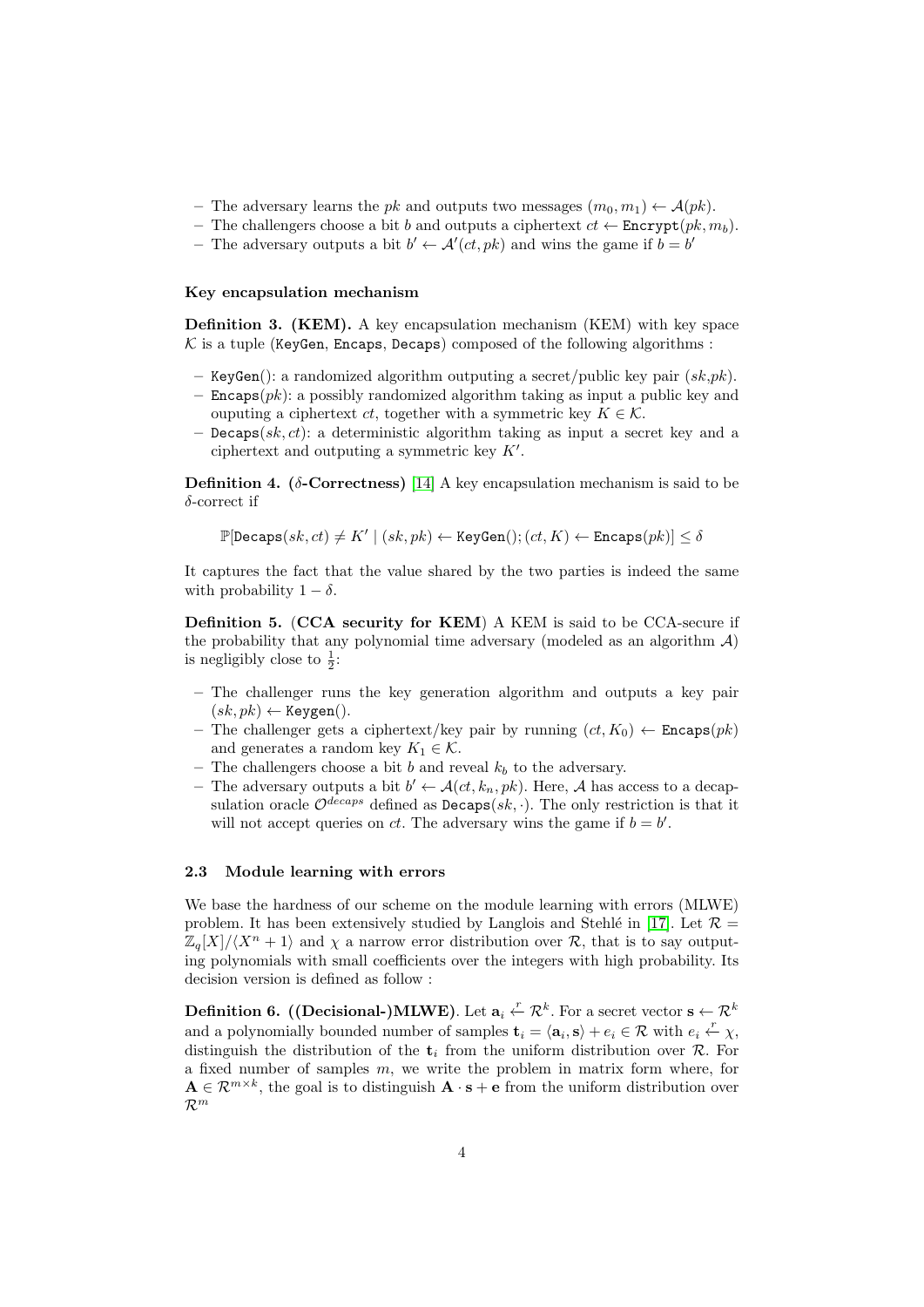If one set  $n = 1$ , the MLWE problem is simply the LWE problem [\[24\]](#page-14-1). If one set  $m = k = 1$ , it becomes the RLWE problem [\[21\]](#page-14-2).

It is also possible to consider multiple instances of MLWE at the same time where the secret is now a matrix **S** over  $\mathcal{R}^{k \times m'}$ . As shown in [\[17\]](#page-14-7), this problem enjoys worst-case to average-case reductions from lattices problems believed to be hard for a quantum adversary.

#### 2.4 Binomial distribution

As in [\[7,](#page-13-0)[3\]](#page-13-2), we use the centered binomial as error distribution in order to facilitate sampling. Since the support of the error distribution can be taken quite small thanks to our choice of  $q = 257$ , an approach based on gaussian sampling with precomputed table is also possible.

The center binomial of parameter p, denoted  $\mathcal{B}_p$  is the distribution of the outcome of  $\sum_{i=1}^{p} (b_i - b'_i)$  with  $b_i$  and  $b'_i$  sampled uniformly at random in  $\{0, 1\}$ . For our modulus q, we only need to use  $\mathcal{B}_1$  to get secure MLWE instances. Hence, the distribution is simply:  $\mathbb{P}[X = -1] = 0.25$ ,  $\mathbb{P}[X = 0] = 0.5$  and  $\mathbb{P}[X = 1] = 0.25$ .

#### 2.5 Number Theoretic Transform

When the ring  $\mathcal{R} = \mathbb{Z}_q[X]/\langle X^n + 1 \rangle$  is instanciated with n a power of 2, q a prime and  $q \equiv 1 \pmod{2n}$ , the multiplication between two ring elements can be performed using a specialized discrete Fourier transform algorithm called the Number Theoretic Transform (NTT).

For v a vector in  $\mathbb{Z}_q^n$  and  $\omega$  a primitive n-th root of unity in  $\mathbb{Z}_q^n$  we define  $\tilde{v} = \text{NTT}(v)$ the vector such that  $\tilde{v}[k] = \sum_{i=0}^{n-1} v[i] \cdot \omega^{ik}$  and  $v_{inv} = \text{INT}(v)$  the vector such that  $v_{inv}[k] = n^{-1} \cdot \sum_{i=0}^{n-1} v[i] \cdot \omega^{-ik}$ . We have that  $v = \text{INTT}(\text{NTT}(v))$  and that for two vectors  $\mathbf{a}, \mathbf{b} \in \mathbb{Z}_q^n$ ,  $\mathbf{c} = \mathbf{a} * \mathbf{b} = \text{INT}(NTT(a) \circ \text{NTT}(b))$  (with  $\circ$  denoting the coefficient-wise product) is the cyclic convolution product of a and b.

Interestingly, if we see polynomials as their coefficients vectors in  $\mathbb{Z}_q^n$ ,  $a * b$  correspond to the usual multiplication  $a \cdot b$  in  $\mathbb{Z}_q[X]/\langle X^n -1\rangle$ . To multiply in R instead of this NTRU-like ring, we have to take care of the minus signs appearing when reducing modulo  $X^n + 1$ . In order to do that, we must perform a coefficient-wise multiplication between the inputs of the NTT and a vector containing powers of a 2n-th primitive root of unity  $\psi$  and a coefficient-wise multiplication between the output of INTT and a vector containing the inverse powers of  $\psi$ .

Putting all together, for  $\psi$  a primitive 2n-th root of unity in  $\mathbb{Z}_q$ ,  $\psi_{pow}$  the vector  $(1, \psi, \psi^2, ..., \psi^{n-1})$  and  $\psi_{pow}^{-1}$  the vector  $(1, \psi^{-1}, \psi^{-2}, ..., \psi^{-(n-1)})$ , the product of two polynomials  $a, b \in \mathbb{R}$  seen as elements in  $\mathbb{Z}_q^n$  is given by  $a \cdot b =$  $\psi_{pow}^{-1} \circ \text{INTT}(\text{NTT}(a \circ \psi_{pow}) \circ \text{NTT}(b \circ \psi_{pow})).$ 

Fortunately, it is possible to directly incorporate the multiplication with  $\psi_{pow}$  and  $\psi_{pow}^{-1}$  into the computation of the NTT and INTT. Hence, in the following, when referring to those two functions, we means their versions enabling the computation of the product in  $\mathcal{R}$ . The purpose of using the Number Theoretic Transform to perform products is efficiency, indeed, with FFT algorithms, we can compute NTT and INTT (hence multiplication) in  $\mathcal{O}(n \cdot \log n)$ . Borrowing terminology from signal processing, we call an output of NTT a vector in frequency domain and an output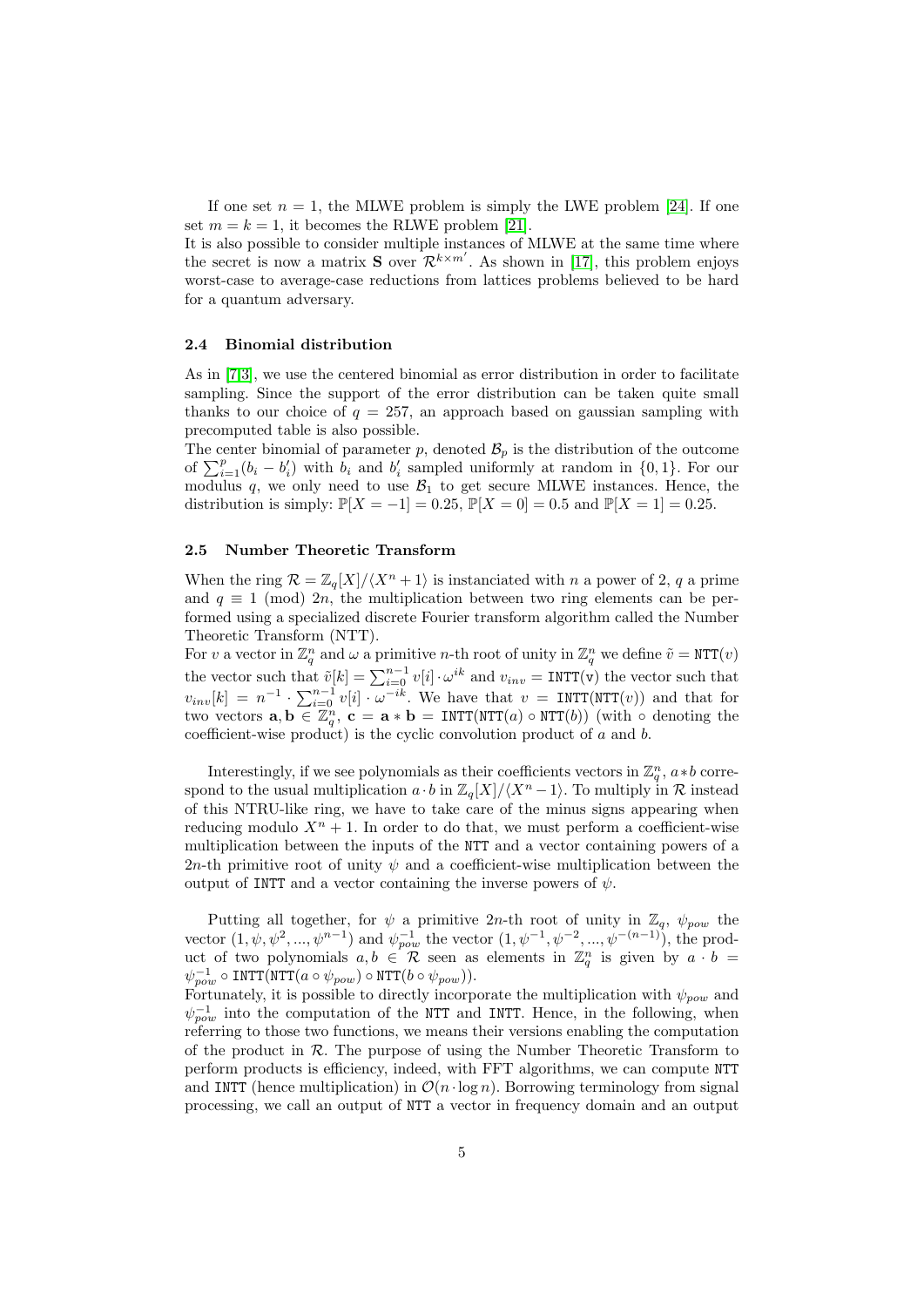of INTT (or an untransformed vector) a vector in time domain. In RLWE-based or MLWE-based scheme, a meticulous usage of the time and frequency domain can greatly enhance the speed of the primitive.

#### 2.6 Key encoding and decoding

In LWE-based key exchange protocols, the two parties eventually compute two noisy versions of the exchanged value. Since symmetric algorithms are only useful if the exact same key is used on both side, it required to encode the key in a way allowing correct reconciliation. The usual approach in encryption-based KEM is to encode the key K as a polynomial p with coefficients in  $\{0, \lfloor \frac{q}{2} \rfloor\}$ . Since those two values are at maximal distance in  $\mathbb{Z}_q$ , even if an error polynomial e is added to p, it is still possible to retrieve K as long as  $||e||_{\infty} \leq \lfloor \frac{q}{4} \rfloor$  using a threshold decoder.

$$
\begin{array}{l} \text{-- $p= \texttt{Encode}(K=b_1b_2...b_\lambda):=\sum_i^\lambda b_i \cdot \lfloor \frac{q}{2} \rfloor \cdot X^i$} \\ \text{-- $K= \texttt{Decode}(p'=p+e):=\left(b_i=1 \text{ if } \frac{q}{4} < p_i' <= \frac{3q}{4} \text{ else } b_i=0\right)$} \end{array}
$$

#### 2.7 AVR 8-bit microcontrollers

In this work, we target the popular ATmega328p and ATmega2560 microcontrollers found, for example, on the user friendly Arduino Board (respectively UNO and Mega 2560). They are both part of the Atmel AVR family of microcontroller and support the same instruction set. They can be programmed in  $C/C++$  or using AVR assembly language. Most operations operates on 8 bits but there exist a native multiplication operation  $8 \times 8 \rightarrow 16$  (but no floating point support). Both microcontrollers run at the same speed but provide a different amount of memory.

|                   | ATmega328p ATmega2560 |     |
|-------------------|-----------------------|-----|
| SRAM (KB)         |                       |     |
| Flash Memory (KB) | 32                    | 256 |
| Clock Speed (MHZ) | 16                    | 16  |

# 3 Module-lattice-based KEM over the ring  $\mathcal{R}$

#### 3.1 CPA-KEM from MLWE encryption

Our focus in this paper is a module-LWE-based key encapsulation mechanism con-structed from the CPA-secure LWE encryption of Lindner and Peikert[\[18\]](#page-14-8). It is described in Algorithms [1,](#page-6-0) [2](#page-6-1) and [3.](#page-6-2) The variables of the scheme are the following:

- $k$  is the main security parameter. The dimension of the LWE problem seen as an unstructured lattice problem is  $k \cdot n \times k \cdot n$ .
- *n* is the dimension of the ring  $\mathcal{R} = \mathbb{Z}_q[X]/\langle X^n + 1 \rangle$ .
- l controls the size  $\lambda$  of the exchanged secret key in terms of multiples of the ring size,  $\lambda = n \cdot l$ .
- $l'$  controls the number of coefficients used to encrypt one bit of key.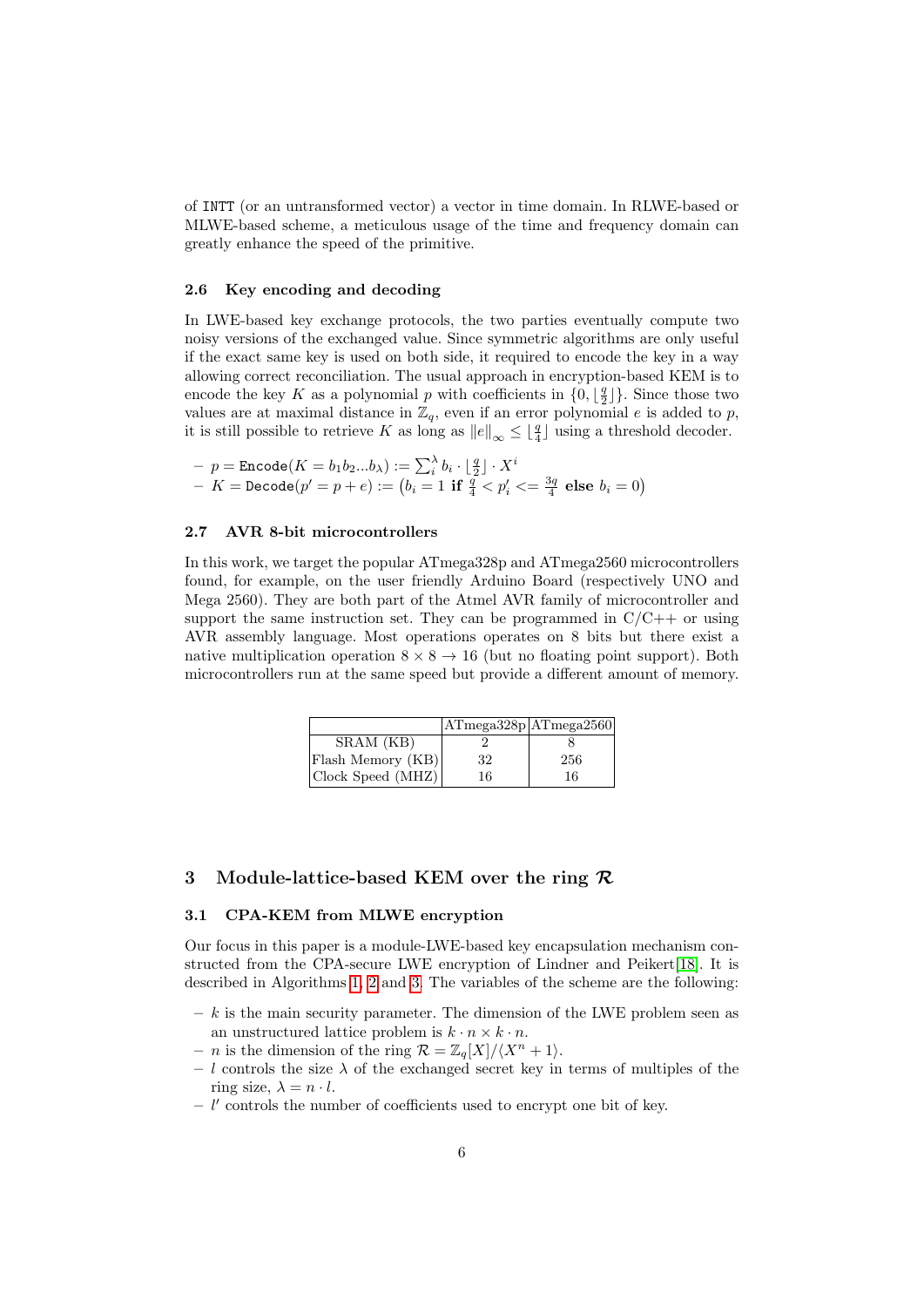Algorithm 1 KeyGen

<span id="page-6-0"></span>**Input:** Public parameter  $\mathbf{A} \in \mathcal{R}^{k \times k}$ **Output**: Key pair  $pk = \mathbf{T} \in \mathcal{R}^{k \times l}$ ,  $sk = \mathbf{S} \in \mathcal{R}^{k \times l}$ 1:  $(\mathbf{S}, \mathbf{E}) \leftarrow \mathcal{B}_p^{k \times l} \times \mathcal{B}_p^{k \times l}$ 2:  $T \leftarrow A \cdot S + E$ 3: return  $pk = \mathbf{T}, sk = \mathbf{S}$ 

<span id="page-6-1"></span>Algorithm 2 CPA.Encaps **Input:** Public parameter **A**, public key **T**, random symmetric key  $K \in \{0,1\}^{n \cdot l}$ **Output:** Encrypted key  $ct = (\mathbf{U}, \mathbf{V}) \in \mathcal{R}^{k \times l'} \times \mathcal{R}^{l \times l'}$  $1:~({\bf R},{\bf E}_1, {\bf E}_2) \stackrel{r}{\leftarrow} \mathcal{B}_p^{k\times l} \times \mathcal{B}_p^{l\times l'} \times \mathcal{B}_p^{l\times l'}$ 2:  $\mathbf{U} \leftarrow \mathbf{A}^T \cdot \mathbf{R} + \mathbf{E}_1 \in \mathcal{R}^{k \times l'}$  $3\colon\, {\bf V} \leftarrow {\bf T}^T \cdot {\bf R} + {\bf E}_2 + \texttt{encode}(K) \in \mathcal{R}^{l \times l^\prime}$ 4: return  $ct = (U, V)$ 

<span id="page-6-2"></span>Algorithm 3 CPA.Decaps **Input:** Encapsulated Key  $ct = (U, V)$ , secret key S Output: Symmetric Key K  $1{:}~K=\texttt{decode}(\textbf{V}-\textbf{S}^T\cdot\textbf{U})$ 2: return K

#### 3.2 CCA transformation

As in [\[8,](#page-13-1)[7](#page-13-0)[,10\]](#page-13-11), we extended it to a CCA-secure KEM by using a generic transforma-tion. We use the same approach as [\[10\]](#page-13-11) by using the  $FO^{\neq}$  transform of [\[14\]](#page-13-10) proved secure by [\[16\]](#page-14-9). We made the small modification of comparing hashes of ciphertexts instead of ciphertexts themselves. It allows us to discard the first ciphertext as soon as we can to limit memory usage in practice. The goal is to avoid the unaffordable situation of having two ciphertexts living in memory at the same time. Another possibility, with even lower memory footprint, could be to rewrite a new encapsulation routine subtracting to the previous ciphertext and verifying that it is equal to zero at the end but we believe it might be a bit far-fetched.

#### Algorithm 4 CCA.Encaps

Input: Public parameter A, public key T **Output:** Key  $K$  and its encapsulation  $ct$ 1:  $m \leftarrow \{0,1\}^{\lambda}$ 2:  $(\hat{K}, r) \leftarrow H(\mathbf{T}, m)$ 3:  $ct = \text{CPA}.\text{Encaps}(\mathbf{A}, \mathbf{T}, m; r)$ 4:  $K = H(\hat{K}, \text{ct})$ 5: return  $(ct, K)$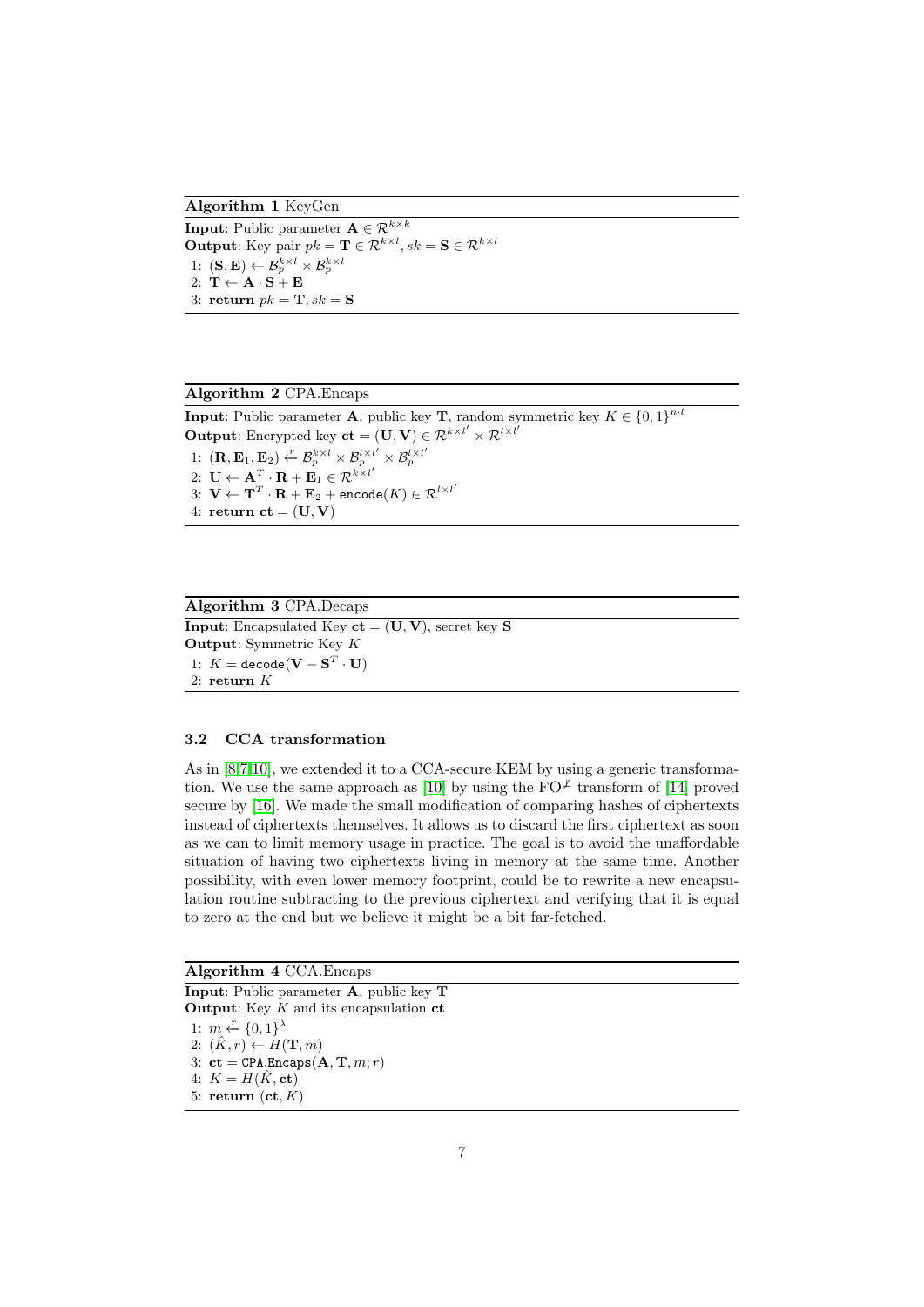Algorithm 5 CCA.Decaps

**Input:** Public parameter **A**, secret key  $sk = (\mathbf{S}, z)$ , public key **T** and encapsulated key ct Output: Key K 1:  $m' \leftarrow \texttt{CPA.Decaps}(\textbf{ct}, \textbf{S})$ 2:  $(\hat{K}', r') \leftarrow H(\mathbf{T}, m')$ 3:  $ct' \leftarrow \texttt{CPA}.\texttt{Encaps}(\mathbf{A}, \mathbf{T}, m'; r')$ 4: if  $H(ct') = H(ct)$  then 5:  $K = H(\hat{K}, \text{ct})$ 6: else 7:  $K = H(z, ct)$ 8: return K

# 4 Instantiation over  $\mathbb{Z}_{257}[X]/\langle X^{128} + 1 \rangle$

In order to get a compact instantiation, we decided that a good strategy was to limit the dimension of the polynomials. The idea is that since the algorithms are mainly made of matrix-vector multiplications and dot products between vectors of ring elements, it is possible to get an efficient implementation while only having a minimal number of coefficients unpacked (see [4.2\)](#page-9-0). Obviously, it would be possible to work with all coefficients packed all the time but the performances would be greatly decreased since the NTT is constantly reading and modifying the polynomial. Our implementation works with only one polynomial unpacked at the time. In [\[7\]](#page-13-0), the authors justified the choice of  $n = 256$  by the fact that they wanted to encapsulate a key of 256 bits, one bit per coefficient. While it perfectly makes sense, we decided to work with the ring  $\mathbb{Z}_q[X]/\langle X^{128} + 1 \rangle$  for the following reasons:

- 1. It gives more flexibility in the size of underlying LWE instance since we can use all multiples of 128.
- 2. It enables the NTT algorithm for the very appealing Fermat modulus 257.
- 3. Its module-LWE problem is less structured.
- 4. Unpacked polynomials are smaller.
- <span id="page-7-1"></span>5. It is still possible to exchange 256 bits secrets without increasing to much the memory footprint.[2](#page-7-0)

In this work, we consider two sets of parameters detailed in Table [4.](#page-7-1) In the name  $KEM_a_b_c$ , a refers to the dimension of the underlying standard LWE instance, b is the value of the modulus and  $c$  is the dimension of the exchanged secret. The reason for having two sets is that while the security of the KEM itself does not depend on the size of the exchanged key, the final goal is often to use a symmetric algorithm afterward and one worried by Grover's algorithm may want to use a 256-bit key.

<span id="page-7-0"></span> $\frac{2}{3}$  The keys will be larger but in our case we store them in the less expensive flash memory of the microcontroller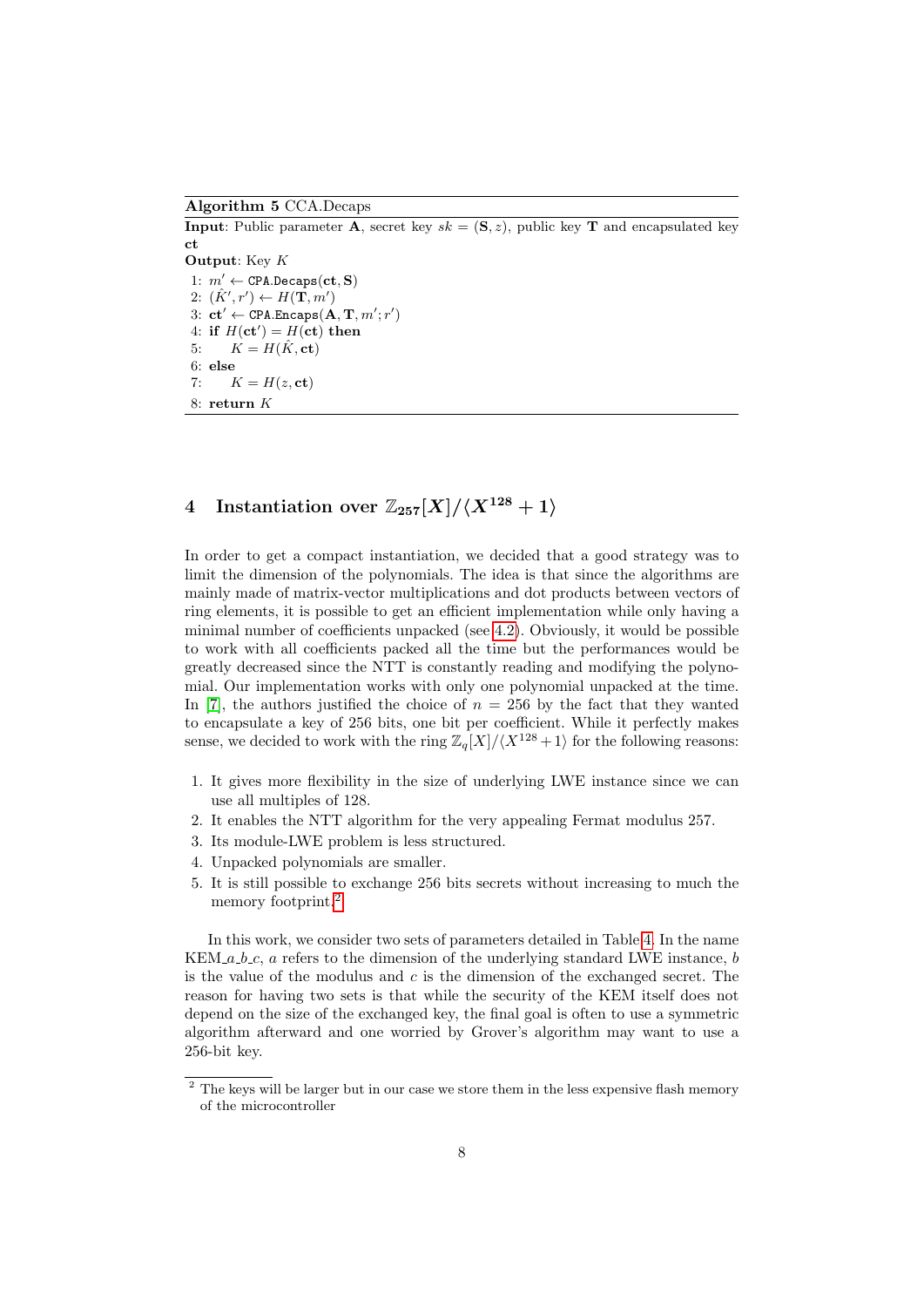|                                   | $\it n$ |     |  |     | [Bytes]<br>$ {\rm ct} $ |
|-----------------------------------|---------|-----|--|-----|-------------------------|
| KEM <sub>-384-257</sub><br>$-128$ | 128     | 257 |  | 128 | 576                     |
| KEM_384_257_256                   | 128     | 257 |  | 256 | 720                     |

With the first set, the two matrix multiplications are actually a matrix-vector multiplication and a dot product. We can then rewrite the scheme as in Figure [4.](#page-7-1) We also explicitly wrote the NTT in order to get a clear view of what has to be computed. In the following, the analysis will be made with respect to this set for the sake of brevity but is essentially the same for the second one.

```
KeyGen(\tilde{A}):
  1: \tilde{s} \leftarrow \text{NTT}(\text{Binomial}()2: \tilde{\mathbf{e}} \leftarrow \text{NTT}(\text{Binomial}() )3: \tilde{\mathbf{t}} \leftarrow \tilde{\mathbf{A}} \cdot \tilde{\mathbf{s}} + \tilde{\mathbf{e}}4: return \tilde{t}, \tilde{s}Encaps(\mathbf{\tilde{A}}, \mathbf{\tilde{t}}, K):
   1: \tilde{\mathbf{r}} \leftarrow \text{NTT}(\text{Binomial}() )2: \tilde{\mathbf{e}}_1 \leftarrow \text{NTT}(\text{Binomial}() )3: \tilde{e}_2 \leftarrow \text{NTT}(\text{Binomial}() )4: \mathbf{\tilde{u}} \leftarrow \mathbf{\tilde{A}}^T \cdot \mathbf{\tilde{r}} + \mathbf{\tilde{e}}_15: \; \tilde{v} \leftarrow \mathbf{\tilde{t}}^T \cdot \mathbf{\tilde{r}} + \tilde{e}_2 + \mathtt{Encode}(K)6: return \tilde{\mathbf{u}}, \tilde{v}Decaps(\tilde{\mathbf{s}}, \tilde{\mathbf{u}}, \tilde{v}, K):
                                                                                                                                 1: K = \text{Decode}(\text{INTT}(\tilde{v} - \tilde{s} \cdot \tilde{u}))2: return K
```
Fig. 1. Practical instantiation for the set KEM 384 257 128

#### 4.1 Computing modulo 257

When doing arithmetic in  $\mathbb{Z}_q[X]/\langle X^n + 1 \rangle$ , it is really convenient to have access to the Number Theoretic Transform to multiply polynomials. Not only it offers a general  $\mathcal{O}(n \log n)$  algorithm to multiply ring elements but it also give some optimization opportunities by carefully choosing when to go in and out of the frequency domain. Unfortunately since the transform require primitive  $2n$ -th root of unity to exist in  $\mathbb{Z}_q$ , not all values of q are allowed for a fixed ring, the requirement is that  $q-1$ divides  $2n$ . For the ring of dimension 256, the smallest prime having this property is 7681 and is the one used in Kyber. When switching to the ring of dimension 128, we can now set  $q$  to the Fermat prime 257. Not only this reduces the size of the polynomials which are now really close to one byte per coefficient but it also enjoy really efficient modular reductions. The trick is to realize that working modulo 257, a  $(k+1)$ bit integer  $v \equiv \sum_{i=0}^{k} c_i \cdot 2^i \equiv \sum_{i=0}^{7} c_i \cdot 2^i + 2^8 \sum_{j=0}^{k-8} c_j \cdot 2^j \equiv \sum_{i=0}^{7} c_i \cdot 2^i - \sum_{j=0}^{k-8} c_j \cdot 2^j$ using the congruence  $2^8 \equiv -1 \mod 257$ . It means that the modular reduction of can be computed via  $v = (v\&0xFF) - (v \gg 8)$ .

The main operation we need to implement to compute the KEM is the modular multiplication  $\mathbb{Z}_{257} \times \mathbb{Z}_{257} \rightarrow \mathbb{Z}_{257}$ . The ATmega328p being a 8-bit microcontroller, it is quite cumbersome to work with big integers and we want to limit the size of the intermediate computations to two registers (16 bits). Elements of  $\mathbb{Z}_q$  are often naturally represented as integers in the set  $\{0, 1, ..., q-1\}$ . In our case, the multiplication of two such integers for  $q = 257$  would cause an overflow on 16 bits for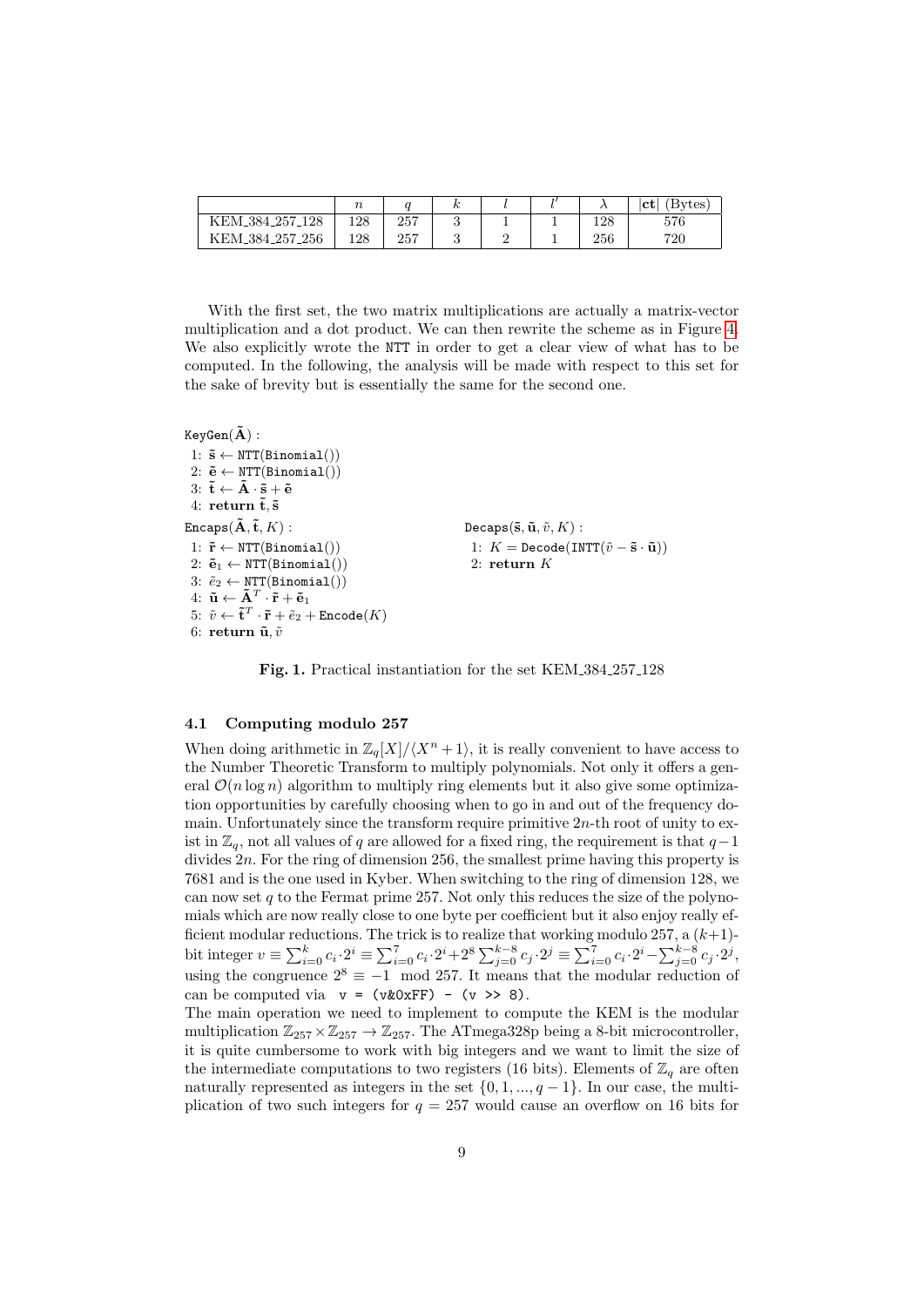256∗256 which would be inconvenient to handle. Fortunately, arithmetic in  $\mathbb{Z}_q$  does not depend on the representative used for the cosets. Hence, we decided to represent  $\mathbb{Z}_{257}$  with the signed integers in  $S = \{-128, ..., 0, ..., 128\}$ , this does not impair performances since the microcontroller can natively handle signed multiplications and the multiplication does not overflow on 16 bits anymore. Even better, we can even use representatives in a set slightly larger than  $S$  without overflowing, this is really useful to save reductions when adding polynomials from the error distribution to uniformly random ones because we can omit (lazy reduction) to reduce coefficients with absolute values a bit over 128 since they will still be correctly reduced by the multiplication algorithm. The reduction of a 16-bit integer into  $S$  is somewhat more involved than just shifting and subtracting but is still really lightweight and requires neither division nor multiplication. The C-like procedure is described in algorithm [6](#page-9-1) but a specialized AVR assembly version is used in the code.

<span id="page-9-1"></span>

| <b>Algorithm 6</b> Reduction of an int16 to $\{-128, , 128\}$ modulo 257 |  |
|--------------------------------------------------------------------------|--|
| function $MOD257(v)$                                                     |  |
| $v \leftarrow ((v \& 0xFF) - (v \gg 8))$                                 |  |
| $v \leftarrow v - (0x101\&((0x80 - v) >> 15))$                           |  |

#### <span id="page-9-0"></span>4.2 Representation of packed polynomials

We use two data structures to store polynomials, Poly =  $int16[128]$  (using 2048) bits) and Packed\_poly = uint8[144] (using 1152 bits). The goal of Poly is to provide an "easy to work with" representation of polynomials of degree 128 over  $\mathbb{Z}_{257}$ , each coefficient is stored as a 16-bit signed integer in the array. This representation is very loose, a lot of space is wasted since outside of intermediate computations, only 257 different values are needed but accessing a given coefficient is really fast. On the other hand Packed\_poly is a more compact representation, it is not optimal since the entropy of the polynomial is  $\log_2(257) * 128 = 1024.72$  bits but reaching optimality would require a really inefficient procedure to pack and unpack values. Instead we made a reasonable trade-off between ease of encoding and compactness. The 128 first uint8 represent the 8 least significant bits of the two's complement representation of each coefficient in [−128, 128] and the last 16 values contain sign bits, packed by 8. Hence, even though we use 9 bits to represent 257 values, the unpack procedure only has to retrieve the sign bit with some boolean operations and fill the upper register with copies of it the reconstruct the 16-bit integer.

#### 4.3 Memory efficient algorithm

We now describe how to compute algorithm of Figure [4](#page-7-1) with a limited stack usage. Note that the goal here is not to aggressively save every possible byte of RAM but to make a reasonable trade-off permitting to work in memory constraint environments. Pseudo code is given in algorithm [7,](#page-10-0) let us described the previously undefined functions:

– FILL ERROR POLY $(p, r)$ : Fill the polynomial p with coefficients sampled from the error distribution using the randomness  $r$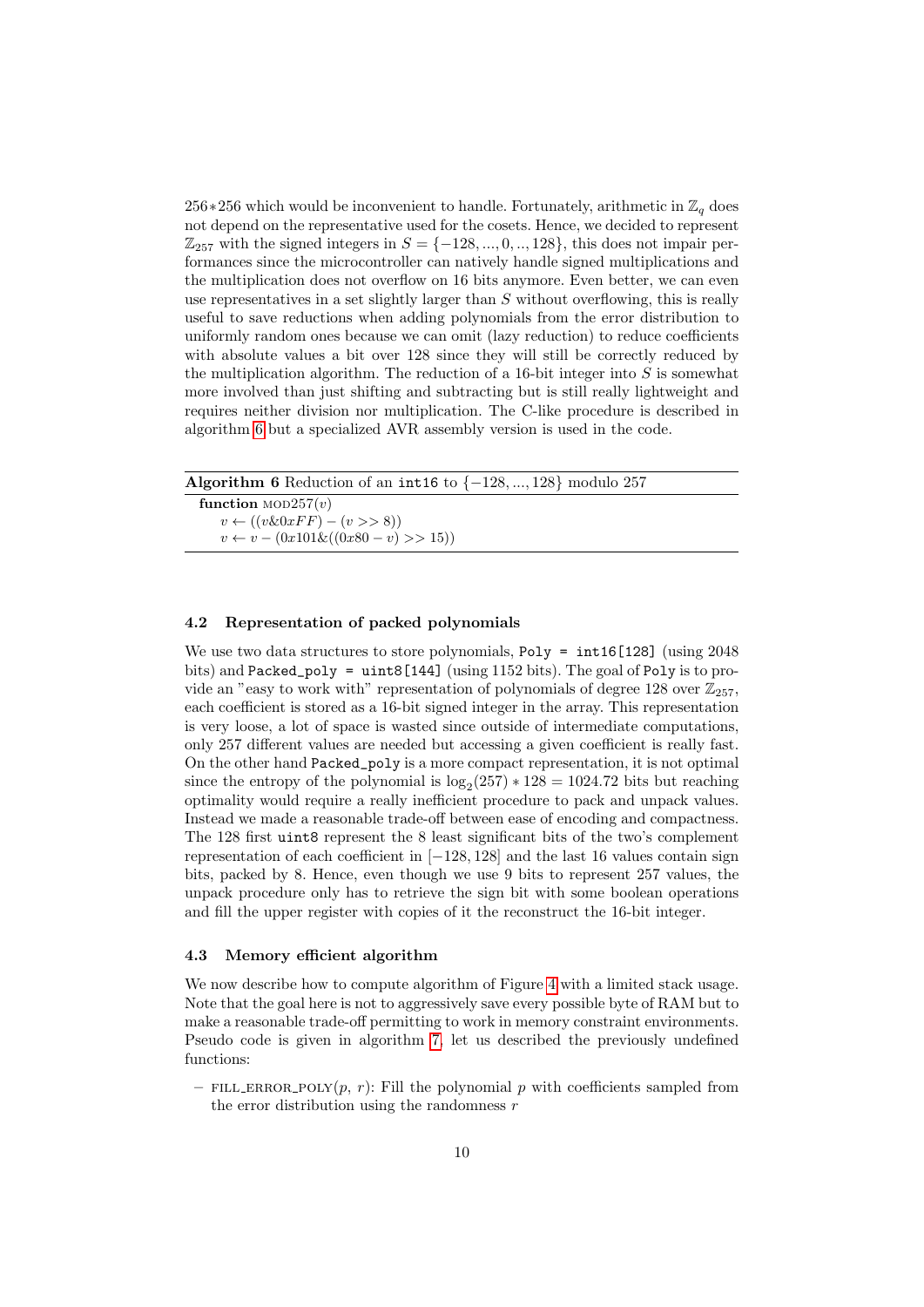- POINTWISE\_ADD\_MUL\_PACKED $(p_1,p_2,p_3)$ : Compute  $p_3 = p_1 \cdot p_2 + p_3$  coefficient wise with  $p_2$  and  $p_3$  in packed form.
- ADD\_KEY(p, K): Add encoding of the key K to the polynomial p
- XOF(out,outlen,in,inlen): Expand a seed in of size inlen into a pseudo random value out of size outlen.

Outside temporary values, the only variables living in RAM during the execution are the key  $K$  as an array of bytes,  $x$  of type Poly,  $V$  of type Packed\_poly and U as an array of k Packed\_poly. The public parameter and the public key are both stored in the frequency domain in flash memory. The first part of the algorithm preprocess  $V$  and  $U$  to fill their entries with coefficients from the error distribution (and encodes the key). The purpose of setting the errors before computing the products is to avoid requiring the memory area containing  $U$  and  $V$  to be all zeros since further operations will only add values and never set them. The next part aims to compute both the matrix-vector multiplication  $A<sup>T</sup> \cdot r$  and the dot product  $\mathbf{T}^T \cdot \mathbf{r}$  at the same time by iteratively sampling  $\mathbf{r}$  entry by entry. At each iteration of the outer loop, one entry of  $r$  is sampled, multiplied by a full row of  $A$  (the matrix is transposed) and by an entry of  $T$ , and added respectively to U and V. Since all polynomials live in the frequency domain, all coefficients are accessed only once during additions and multiplications. For this reason, we can directly apply those operations on packed polynomials by unpacking and repacking each coefficient on the fly without unpacking the whole polynomial.

<span id="page-10-0"></span>

| Algorithm 7 Memory efficient KEM computation     |                                                                           |
|--------------------------------------------------|---------------------------------------------------------------------------|
| XOF(random_tape, random_size, seed, seed_size)   |                                                                           |
| FILL_ERROR_POLY $(x, \text{random\_tape})$       | $\triangleright$ sample $e_2$                                             |
| ADD_KEY $(x, K)$                                 | $\triangleright e_2 + \text{Encode}(K)$                                   |
| $\text{NTT}(\mathbf{x})$                         |                                                                           |
| $PACK(\mathbf{x}, \mathbf{V}[i])$                |                                                                           |
| for $i=0$ ; $i < k$ ; $+i d$ o                   |                                                                           |
| FILL_ERROR_POLY $(x, \text{random\_tape})$       | $\triangleright$ sample $e_1$                                             |
| $\text{NTT}(\mathbf{x})$                         |                                                                           |
| $PACK(\mathbf{x}, \mathbf{U}[i])$                |                                                                           |
| for $i=0$ ; $i \lt k$ ; $+i \cdot d$ o           |                                                                           |
| FILL_ERROR_POLY $(x, \text{random\_tape})$       | $\triangleright$ sample r                                                 |
| $\text{NTT}(\mathbf{x})$                         |                                                                           |
| for $j=0$ ; $j < k$ ; $++j$ do                   |                                                                           |
| POINTWISE_ADD_MUL_PACKED $(A[i*K + j], x, U[j])$ | $\triangleright$ A <sup>T</sup> · <b>r</b> + <b>e</b> <sub>1</sub>        |
| POINTWISE_ADD_MUL_PACKED $(T[i], x, V)$          | $\triangleright$ $\mathbf{T}^T \cdot \mathbf{r} + e_2 + \text{Encode}(K)$ |

#### 4.4 Randomness generation

High quality randomness is always important for cryptographic applications. On UNIX-based systems, it is a common practice to read bytes from /dev/urandom to get random numbers. On microcontrollers, the situation is more complex and unfortunately, no algorithmic solution can solve the lack of entropy pool. Since we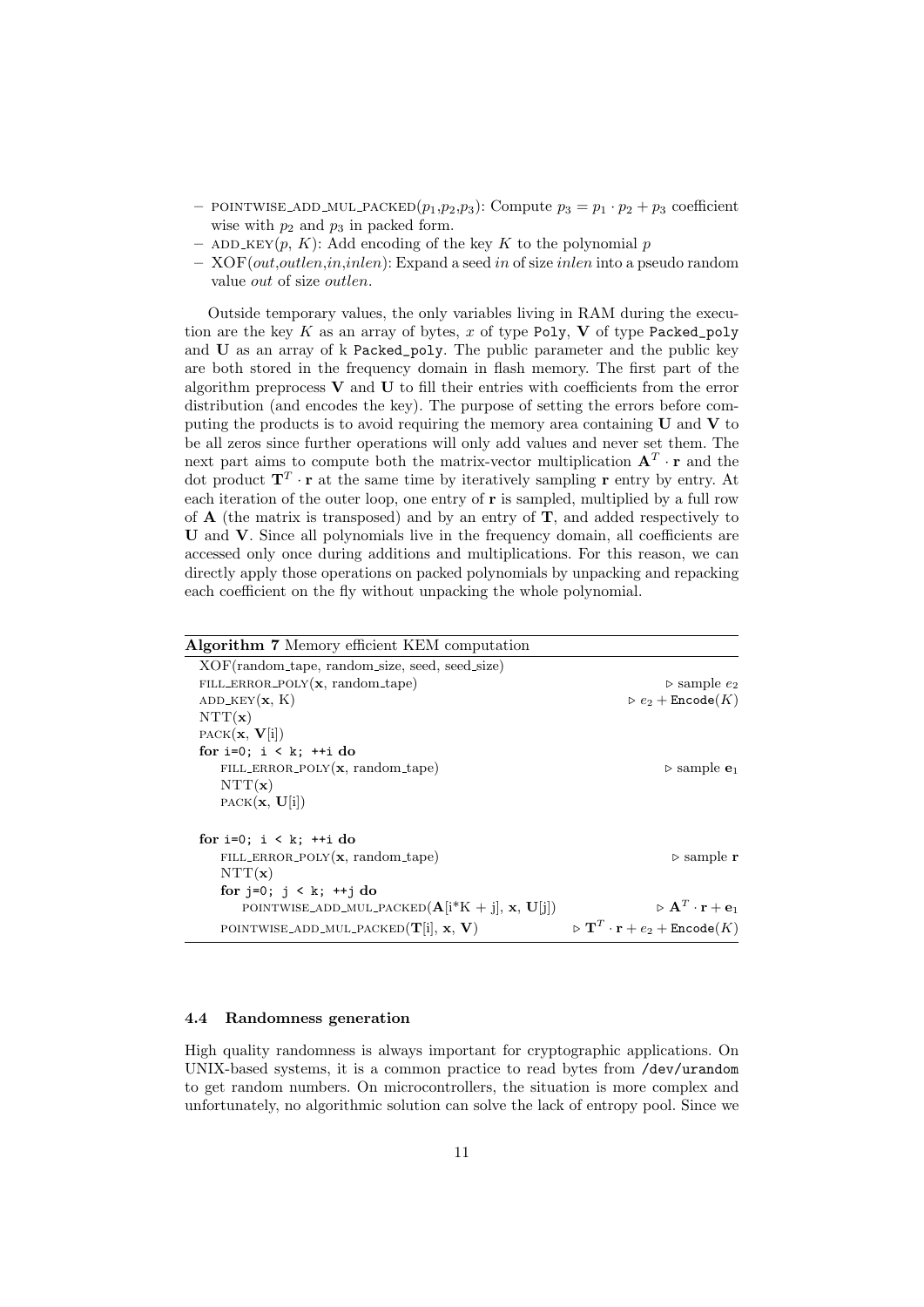needed to deterministically regenerate a random tape for the CCA-secure version, we only used random() to generate the key and a seed. The seed is deterministically expanded using Salsa20 to generate a pseudo-random stream of bytes. The choice of Salsa20 is somewhat arbitrary and does not affect the core of the implementation (cSHAKE would be another good option) but we decided to reuse the code of the  $\mu$ NaCL library [\[15\]](#page-14-10) optimized for AVR 8-bit architecture.

#### 4.5 Security

Estimating the exact security of LWE instances is a complex task and is a constantly evolving field. Some estimations make pessimistic analyses based on possible future advances in cryptanalyses while others stick closer to the performances of current algorithms. Fortunately Albrecht and al. [\[1\]](#page-13-12) developed a tool facilitating the task of assessing bit security of LWE-based schemes. Even though we use a structured problem (module lattices), cryptanalysis algorithm do not take advantage of this fact and the MLWE problem is treated as standard LWE.

We run the estimator with the two following command:

 $n = 384$ ;  $q = 257$ ; stddev = sqrt $(1/2)$ ; alpha = alphaf(sigmaf(stddev), q) \_ = estimate\_lwe(n, alpha, q, reduction\_cost\_model=BKZ.sieve)

estimating a security of 134 bits and

```
Q_Core_Sieve=lambda beta, d, B: ZZ(2)**RR(0.265*beta)
n = 384; q = 257; stddev = sqrt(1/2); alpha = alphaf(sigmaf(stddev), q)
_ = estimate_lwe(n, alpha, q, reduction_cost_model=Q_Core_Sieve)
```
indicating a quantum security of at least 95 bits using really pessimistic estimations. This places the security above level 1 of NIST.

#### 4.6 Correctness

During decapsulation, the recipient first computes

$$
\mathbf{v} - \mathbf{s}^T \cdot \mathbf{u} = \mathbf{t} \cdot \mathbf{r} - \mathbf{A} \cdot \mathbf{s} \cdot \mathbf{r} - \mathbf{s}^T \cdot \mathbf{e}_1 + e_2 + \text{Encode}(K)
$$
  
=  $\mathbf{A} \cdot \mathbf{s} \cdot \mathbf{r} + \mathbf{e} \cdot \mathbf{r} - \mathbf{A} \cdot \mathbf{s} \cdot \mathbf{r} - \mathbf{s}^T \cdot \mathbf{e}_1 + e_2 + \text{Encode}(K)$   
=  $\mathbf{e} \cdot \mathbf{r} - \mathbf{s}^T \cdot \mathbf{e}_1 + e_2 + \text{Encode}(k)$ 

then uses the Decode() algorithm and hopefully recovers the correct key. Since it is a simple threshold decoder without any additional error-correcting procedure, the keys exchanged are the same if all coefficients of  $\Delta = |\mathbf{e} \cdot \mathbf{r} - \mathbf{s}^T \cdot \mathbf{e}_1 + \mathbf{e}_2|$ are less than  $\lfloor \frac{q}{4} \rfloor$ . Let us estimate the correctness of the scheme by computing the probability of  $\|\Delta\|_{\infty}$  < 64. Since this polynomial is the result of the sum of two dot products and an error polynomial, each of its coefficient is a sum of  $128 \cdot 2 \cdot 3 = 768$  random variables from the product of  $\mathcal{B}_1$  with itself (let us call it  $\mathcal{B}_1^2$  and a random variable from  $\mathcal{B}_1$ . Estimating bounds on the sum of random variable is not always easy but in case of small supports, it is possible to explicitly compute all convolutions. The distribution  $\mathcal{B}_1^2$  is easy to determine by hand. Let  $A \sim \mathcal{B}_1$  and  $B \sim \mathcal{B}_1$ :

$$
\mathbb{P}\left[AB=0\right]=\frac{3}{4}
$$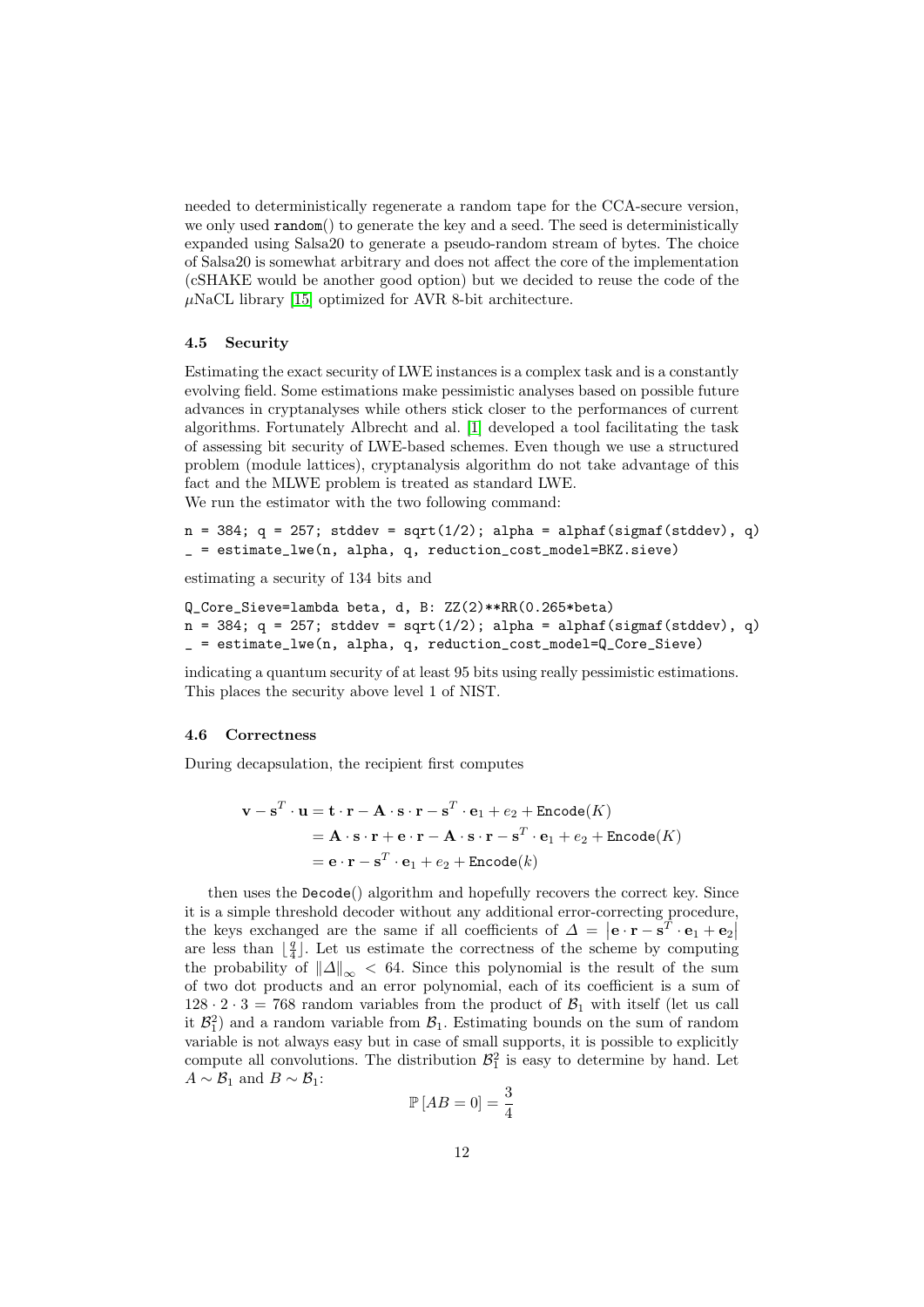$$
\mathbb{P}[AB = z \mid z \in \{-1, 1\}] = \frac{1}{8}
$$

We wrote a Python script using Numpy to compute the 768 convolutions by  $\mathcal{B}_1^2$  in a square-and-multiply fashion and convoluted a last time with  $\mathcal{B}_1$  to take into account e<sub>2</sub>. We then applied the union bound on the 128 coefficients of  $\Delta$  to determine the overall failure probability. We determined that the scheme is  $2^{-10.7}$ correct. This is clearly a limitation in comparison to general purpose KEMs.

# 5 Experimental results

Experimental results are presented in Table [1.](#page-12-0) The first set of parameters has been benchmarked on the ATmega328p and the second one on the ATmega2560. We can see that the core of the key encapsulation, that is to say the module-lattice-based CPA encryption, offers satisfying performances, even in such a constraint environment. Regarding memory footprint, we were glad to be able to fit the algorithm in under 2KB of RAM, making its computation on the small ATmega328P possible. The unsatisfactory result is the runtime of the CCA version. Since it uses CPA.Encaps and CPA.Decaps as black boxes, its inefficiency is due to the computation of the hash functions on a whole ciphertext. We used the well known BLAKE32 and SHA3 since our work in totally orthogonal to this choice but a lightweight alternative might be to consider.<sup>[3](#page-12-1)</sup>

| Parameters                  | Algorithm  | Speed (ms) | Total stack (Bytes) |
|-----------------------------|------------|------------|---------------------|
|                             | CPA.Encaps | 64.36      | 1320                |
| KEM_384_257_128             | CPA.Decaps | 12.44      | 944                 |
|                             | CCA.Encaps | 106.70     | 1519                |
|                             | CCA.Decaps | 194.87     | 1613                |
| KEM <sub>-384-257-256</sub> | CPA.Encaps | 77.98      | 1497                |
|                             | CPA.Decaps | 20.36      | 1161                |
|                             | CCA.Encaps | 269.52     | 2022                |
|                             | CCA.Decaps | 638.94     | 2016                |

<span id="page-12-0"></span>Table 1. Experimental results on ATmega328p and ATmega2560.

### 6 Conclusion

In this work, we studied a key encapsulation mechanism derived from Kyber and Frodo with parameters tailored for embedded systems and more specifically small 8-bit popular AVR microcontrollers. As a novelty, we decided to work over a ring of dimension 128. This allows us to reduce the number of unpacked coefficients concurrently living in memory and also to use the NTT compatible modulus 257. This Fermat prime enables a really efficient reduction procedure which is welcome since the AVR architecture does not support neither vectorized instructions nor floating point operations. We assessed the security of those parameters using common

<span id="page-12-1"></span> $\frac{3}{3}$  See [\[5\]](#page-13-13) for an extensive comparison of hash functions on AVR.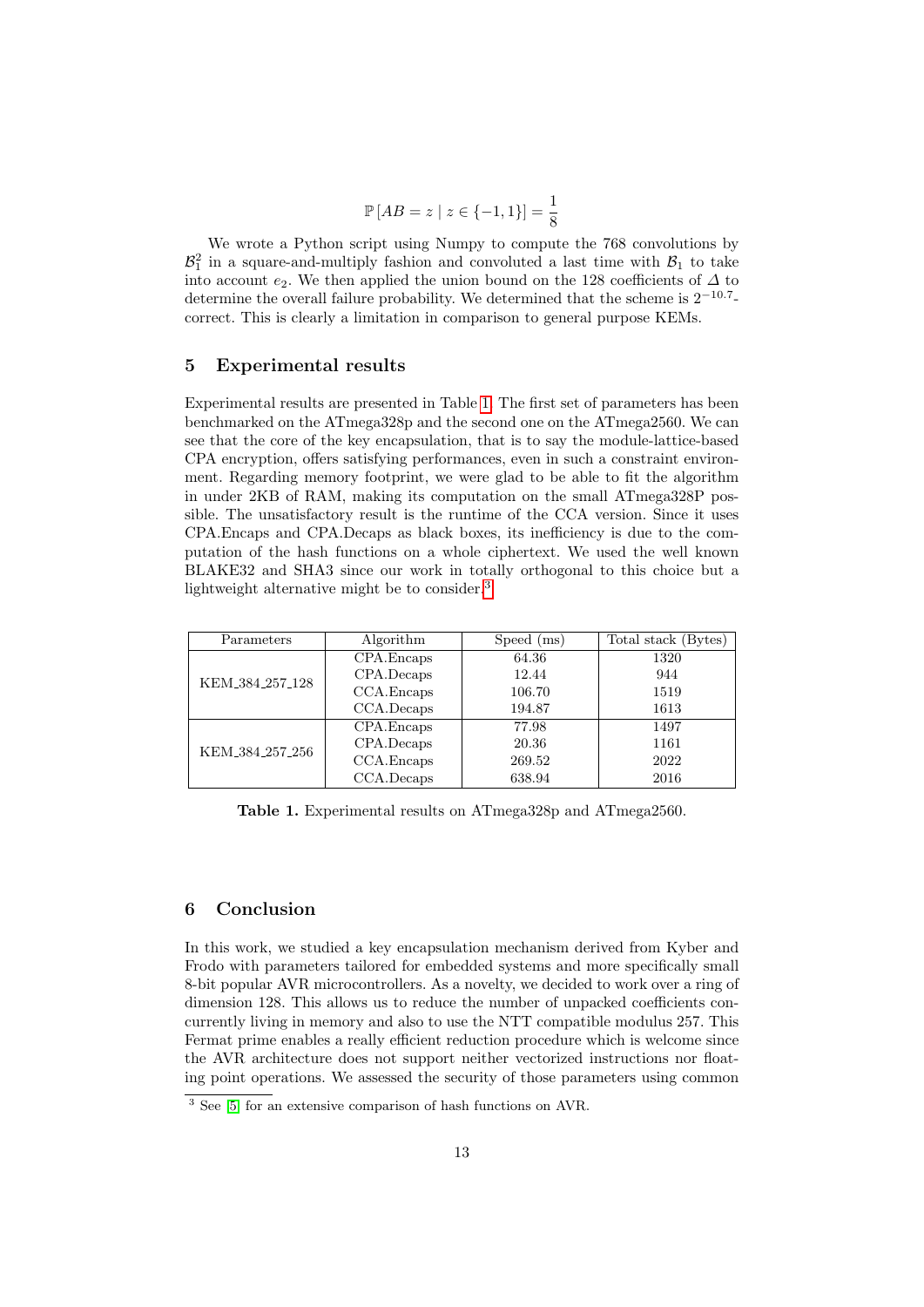estimation techniques and corroborate their legitimacy by providing experimental results on ATmega328p and ATmega2560. The price to pay is a reduced correctness of the scheme which prevents it to be used in all contexts. Nevertheless, it provides an interesting trade-off for the IoT world.

### References

- <span id="page-13-12"></span>1. M. R. Albrecht, R. Player, and S. Scott. On the concrete hardness of learning with errors. Cryptology ePrint Archive, Report 2015/046, 2015. [https://bitbucket.org/](https://bitbucket.org/malb/lwe-estimator) [malb/lwe-estimator](https://bitbucket.org/malb/lwe-estimator).
- <span id="page-13-3"></span>2. E. Alkim, L. Ducas, T. Pöppelmann, and P. Schwabe. Newhope without reconciliation. Cryptology ePrint Archive, Report 2016/1157, 2016. [http://eprint.iacr.](http://eprint.iacr.org/2016/1157) [org/2016/1157](http://eprint.iacr.org/2016/1157).
- <span id="page-13-2"></span>3. E. Alkim, L. Ducas, T. Pöppelmann, and P. Schwabe. Post-quantum key exchange—a new hope. In 25th USENIX Security Symposium (USENIX Security 16), pages 327– 343, Austin, TX, 2016. USENIX Association.
- <span id="page-13-5"></span>4. E. Alkim, P. Jakubeit, and P. Schwabe. Newhope on arm cortex-m. In C. Carlet, M. A. Hasan, and V. Saraswat, editors, Security, Privacy, and Applied Cryptography Engineering, pages 332–349, Cham, 2016. Springer International Publishing.
- <span id="page-13-13"></span>5. J. Balasch, B. Ege, T. Eisenbarth, B. Gérard, Z. Gong, T. Güneysu, S. Heyse, S. Kerckhof, F. Koeune, T. Plos, T. Pöppelmann, F. Regazzoni, F.-X. Standaert, G. Van Assche, R. Van Keer, L. van Oldeneel tot Oldenzeel, and I. von Maurich. Compact implementation and performance evaluation of hash functions in attiny devices. In S. Mangard, editor, Smart Card Research and Advanced Applications, pages 158–172, Berlin, Heidelberg, 2013. Springer Berlin Heidelberg.
- <span id="page-13-7"></span>6. A. Boorghany, S. B. Sarmadi, and R. Jalili. On constrained implementation of latticebased cryptographic primitives and schemes on smart cards. ACM Trans. Embed. Comput. Syst., 14(3):42:1–42:25, Apr. 2015.
- <span id="page-13-0"></span>7. J. Bos, L. Ducas, E. Kiltz, T. Lepoint, V. Lyubashevsky, J. M. Schanck, P. Schwabe, and D. Stehlé. Crystals – kyber: a cca-secure module-lattice-based kem. Cryptology ePrint Archive, Report 2017/634, 2017. <http://eprint.iacr.org/2017/634>.
- <span id="page-13-1"></span>8. J. W. Bos, C. Costello, L. Ducas, I. Mironov, V. Nikolaenko, A. Raghunathan, and D. Stebila. Frodo : Take off the ring ! practical , quantum-secure key exchange from lwe. 2016.
- <span id="page-13-8"></span>9. J. Buchmann, F. Göpfert, T. Güneysu, T. Oder, and T. Pöppelmann. Highperformance and lightweight lattice-based public-key encryption. In Proceedings of the 2Nd ACM International Workshop on IoT Privacy, Trust, and Security, IoTPTS '16, pages 2–9, New York, NY, USA, 2016. ACM.
- <span id="page-13-11"></span>10. J.-P. D'Anvers, A. Karmakar, S. Sinha Roy, and F. Vercauteren. Saber: Module-lwr based key exchange, cpa-secure encryption and cca-secure kem. In A. Joux, A. Nitaj, and T. Rachidi, editors, Progress in Cryptology – AFRICACRYPT 2018, pages 282– 305, Cham, 2018. Springer International Publishing.
- <span id="page-13-6"></span>11. R. de Clercq, S. S. Roy, F. Vercauteren, and I. Verbauwhede. Efficient software implementation of ring-lwe encryption. DATE '15, pages 339–344, San Jose, CA, USA, 2015. EDA Consortium.
- <span id="page-13-9"></span>12. E. Fujisaki and T. Okamoto. Secure integration of asymmetric and symmetric encryption schemes. In M. Wiener, editor, Advances in Cryptology — CRYPTO' 99, pages 537–554, Berlin, Heidelberg, 1999. Springer Berlin Heidelberg.
- <span id="page-13-4"></span>13. T. Güneysu and T. Oder. Towards lightweight identity-based encryption for the postquantum-secure internet of things. 2017 18th International Symposium on Quality Electronic Design (ISQED), pages 319–324, 2017.
- <span id="page-13-10"></span>14. D. Hofheinz, K. Hvelmanns, and E. Kiltz. A modular analysis of the fujisaki-okamoto transformation. Cryptology ePrint Archive, Report 2017/604, 2017. [https://eprint.](https://eprint.iacr.org/2017/604) [iacr.org/2017/604](https://eprint.iacr.org/2017/604).